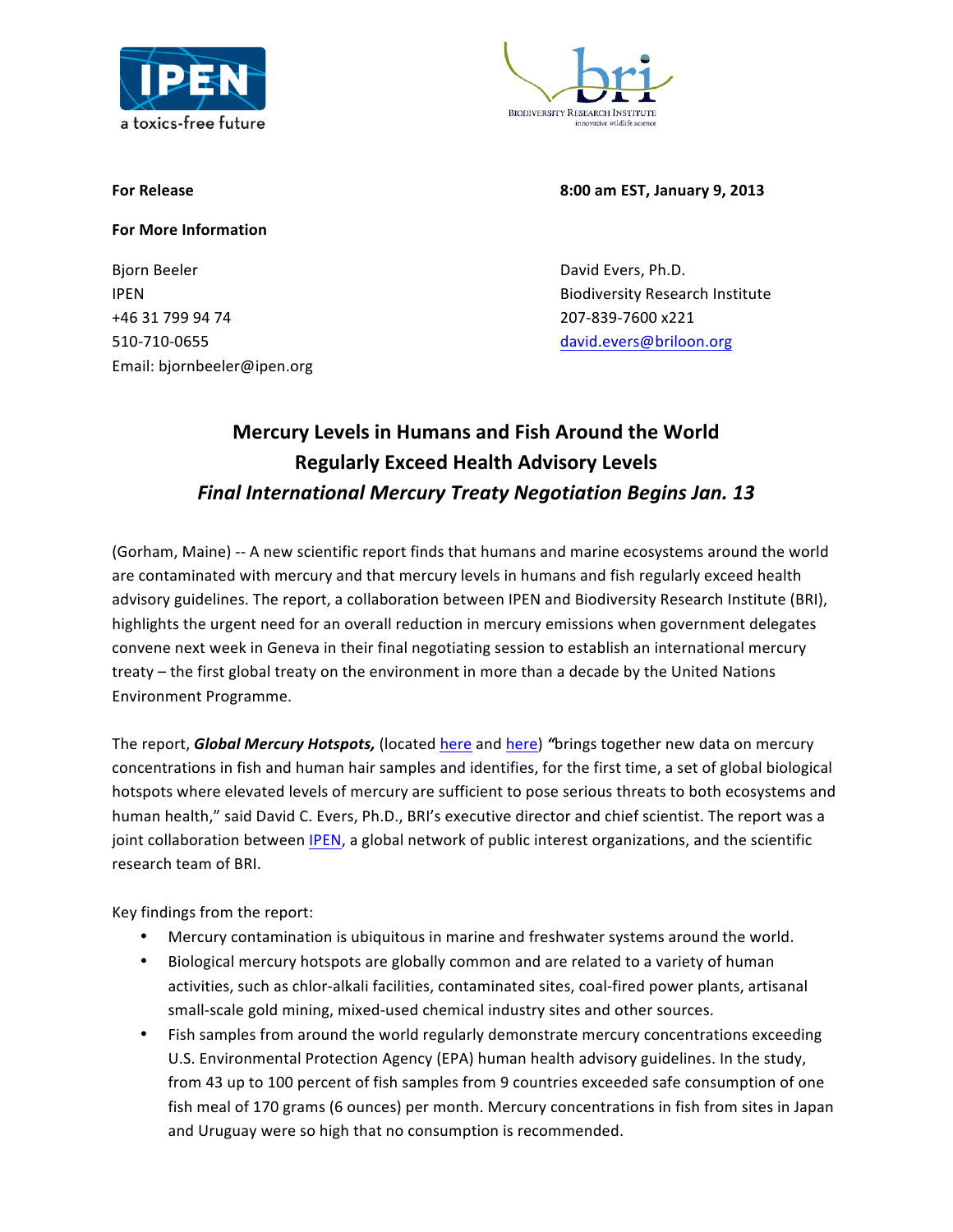**-more-**

## **MERCURY—TWO**

• More than 82 percent of human hair samples from 8 countries exceeded U.S EPA reference dose levels of 1.0 ppm. In Thailand, 20 out of 20 individuals living near an industrial site had unsafe levels; 19 out of 20 Indonesians at a gold mining site exceeded EPA recommended levels; and 18 out of 20 individuals in Tokyo, Japan had similarly high levels.

Public interest groups such as IPEN are concerned that current proposed treaty measures are not sufficient to prevent continued health impacts from mercury or reduce global levels of mercury in fish. Concluding negotiations on the mercury treaty will take place on January 13 to 18, 2013 in Geneva, Switzerland. 

"We found that fish and human hair from around the world regularly exceeded health advisory levels," said Joe DiGangi, senior science and technical advisor with IPEN. "The results demonstrate the need for a mercury treaty that mandates true reductions of mercury emissions – not just to air but to land and water as well. Mercury is a large and serious global threat to human health that requires a robust and ambitious global response."

There are also growing objections to naming the treaty, the Minamata Convention, as proposed by a former Japanese prime minister, and holding the treaty signing ceremony in Minamata, Japan, a site where mercury contamination has devastated the community's human and animal population for decades. As currently proposed, the treaty does not contain any obligations to identify or clean up contaminated sites, does not require polluters to pay for health damages or environmental clean up, or provide for protection from similar disasters occurring anywhere in the world. Varying objections to the name have been raised by some government delegates, organizations representing victims of the tragedy, and the Minamata City Council.

Human activities such as burning coal, mining and refining metal ores, and the manufacture of cement release mercury into the environment. Large intentional uses of mercury today include small-scale gold mining and vinyl chloride monomer production. Coal combustion is also a significant contributor to atmospheric mercury emissions and subsequent global deposition. Much of the mercury produced and used eventually volatizes into the atmosphere and travels around the globe, eventually falling back to the earth or ocean.

When mercury falls into the ocean and waterways, microorganisms transform it into an especially toxic form of mercury, methylmercury, which then becomes part of the food chain. Methylmercury is readily absorbed by the body and people are exposed primarily through the consumption of fish. Many national and international health organizations recognize mercury in fish as a threat to human health, livelihoods, and the environment.

The dangers of mercury poisoning have been known for centuries. Exposure to high levels of mercury can permanently damage the brain and kidneys. Harmful effects are also passed from a mother to her developing fetus and can result in brain damage, mental retardation, blindness, seizures and an inability to speak.